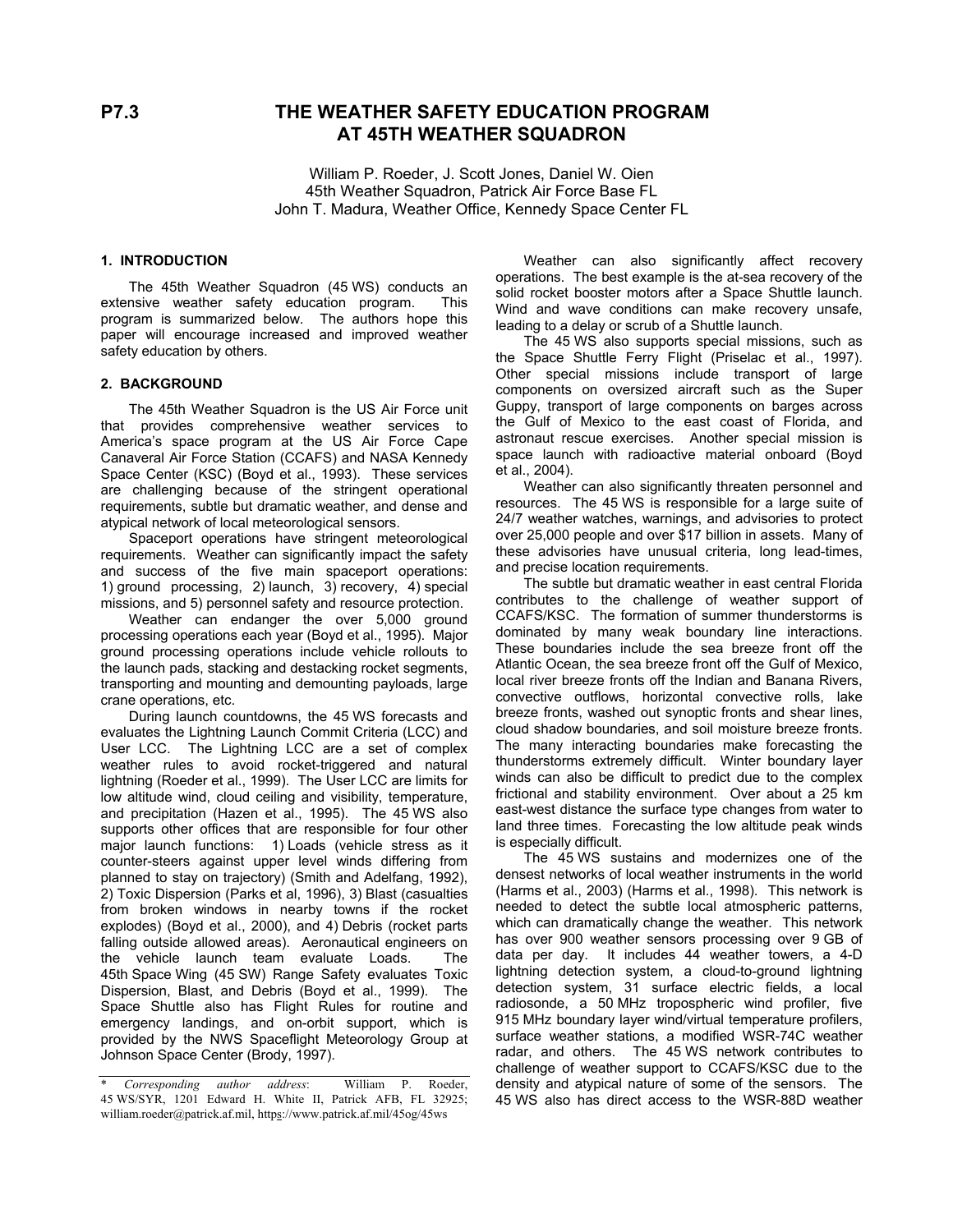radar at National Weather Service/Melbourne and the National Lightning Detection Network.

The 45 WS also provides scientific and climatological support (Roeder and Harms, 2000), technical training, and liaison to technical organizations. The 45 WS facilitates operational research from various sources to improve its weather support. These sources include universities, interns, visiting scientists, national labs, and contractors, etc. One such contractor is the Applied Meteorology Unit, which is collocated with 45 WS operations and provides technology transfer and technique development to improve weather support to America's space program (Bauman et al., 2004) (Ernst and Merceret, 1995).

Finally, the 45 WS also provides weather safety education, as required by Air Force and local instructions. The remainder of this article discusses only this last duty of 45 WS, weather safety education.

### **3. 45 WS WEATHER SAFETY EDUCATION**

Due to the numerous operational weather hazards faced by our customers, the 45 WS conducts an aggressive weather safety education program. An effective weather safety education program has three key elements: local relevance, practical advice, and effective teaching resources. The 45 WS program ensures local relevance by being both consistent and flexible. Consistency of the program is ensured by being climatologically based. Flexibility is ensured by responding to local weather events. The training is kept practical by using recommendations from the top experts in each field, consulting local experts, interviewing personnel with many years of local experience, and incorporating audience responses. The 45 WS developed many teaching resources, and assembled a large library of briefings, brochures, summary sheets, refrigerator magnets, digital images, websites, and others. These materials are continuously improved by working with the best communicators and weather safety experts available.

The 45 WS weather safety education program is organized into two main categories: 1) recurring training, and 2) targets of opportunity training. 'Recurring training' is done at the same time each year, which provides

consistency to the program. This makes the training more relevant to people, which increases their attention, and reduces the time they have to forget the information before the training is needed in the real world. Weather hazards with long seasons also receive refresher training throughout the season. The climatology of the relative contributions to deaths, injuries, and damages from each weather phenomena is used to design the training. 'Targets of opportunity' training is done just after significant local weather events, or just before significant weather is predicted. The 'recurring' and 'targets of opportunity' training are also 'just in time' training, i.e. done just before it is needed, and thus will be remembered and used by the trainees better.

Much of the 45 WS 'recurring training' piggybacks on state and national weather safety events, which are timed for the beginning of the respective hazardous weather seasons. These events include: 1) the 'Florida Hazardous Weather Awareness Week' during the third week in February, 2) the 'National Hurricane Awareness Week' during the third week in May, and 3) national 'Lightning Safety Awareness Week' during the last week in June. Florida Hazardous Weather Awareness Week includes all the main weather hazards for the state: lightning, tornadoes and thunderstorms (wind and hail), hurricanes and flooding, marine hazards (waterspouts, large surf, high winds, and rip currents), and wildfires and heat stress. 'Recurring training' consists of articles in facility newspapers and newsletters, looped briefings on local closed circuit television, global e-mail, and briefings to individual organizations. The timeline of the 45 WS 'recurring training' education program is shown in Figure 1.

As its name suggests, 'targets of opportunity' training is provided as opportunistic events occur. For example, if hazardous weather is forecast, reminder training will be issued. If the hazardous weather occurs and causes local casualties and/or damage, reminder training will also be issued, using the event to generate increased interest.

For either training category, briefings for individual organizations are always offered and points of contacts provided. These briefings are provided on request. All



**FIGURE 1.** Annual timeline of 45 WS 'recurring training' weather safety education program.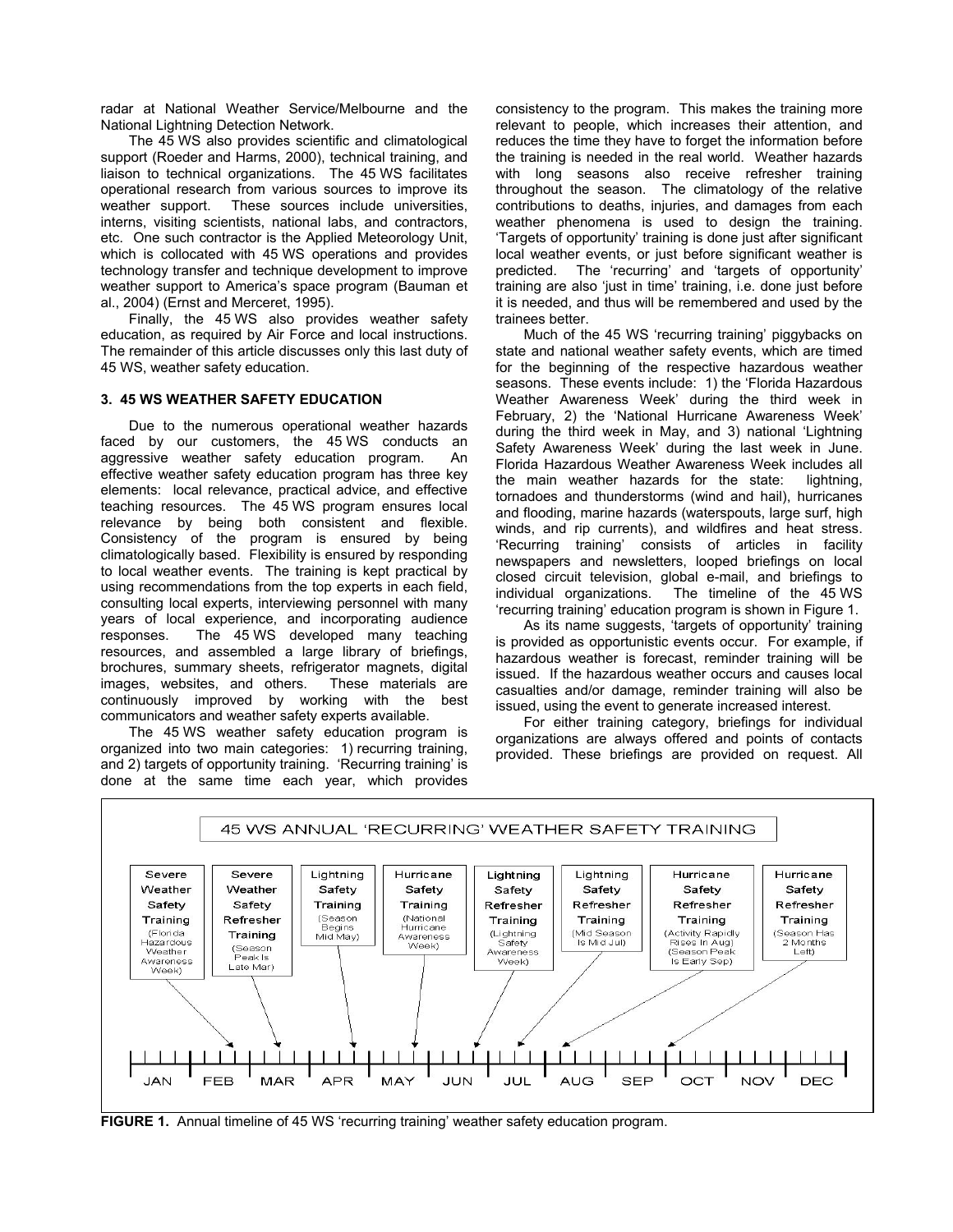organization-wide training is coordinated with the 45 SW and/or KSC safety offices to avoid duplication of effort and ensure consistent advice.

The most important weather threats to 45 WS customers are lightning, hurricanes, and tornadoes, which are discussed in further detail below. Other minor weather safety training is also briefly discussed.

### *3.1 Lightning Safety Education*

Lightning is the most dangerous and frequent weather hazard affecting 45 WS customers. However, lightning has received scant attention, both nation-wide and in Florida, until recently. Therefore, the 45 WS has an extensive lightning safety program.

Florida is the 'Thunderstorm Capital' of North America (Figure 2), with central Florida being 'Lightning Alley' (Figure 3). Lightning is the leading cause of weather deaths in Florida, killing more than nearly all other weather combined (Figure 4). Florida has more lightning deaths and injuries than any other state (Table 1). The distribution of Florida lightning deaths by location and activity is shown in Figure 5. The most lightning casualties in Florida occur in open areas such as sports fields and beaches, so this receives the most attention. The other sources receive attention as warranted by their contribution, i.e. 2) water activities, 3) going under trees during thunderstorms, 4) farm and heavy equipment, 5) using corded telephones, and so forth.

Given the frequency of lightning casualties in Florida, there are many opportunities for 'targets of opportunity' training. For example, in August 03, lightning killed a local teacher while coaching a children's soccer match. This event received considerable local media attention. The 45 WS immediately piggybacked refresher lightning safety training on top of this media attention, while being sensitive to those in mourning, in the hope of preventing future casualties. More recently, three people in Florida were killed by three separate lightning incidents 17-18 May 04. All three were doing at-risk activities. This event was used

The current 45 WS lightning safety program began after 45 WS helped write the recommendations of the national Lightning Safety Group in 1998 (Holle et al., 1999). The 45 WS has adapted these recommendations into a 5-level process that is easier to teach and memorize (BAMS, 2003). The central Florida lightning season usually begins during May and ends during September (Figure 6), which is the earliest lightning season onset in the U.S. Unfortunately, the main national lightning safety event, Lightning Safety Awareness Week, occurs the last full week of June. Therefore, 45 WS schedules a separate lightning safety training initiative in late April, in addition to activities based on the national event. The national event has the advantage of occurring just before July, which is the peak of lightning activity and lightning casualties in many locations, including east central Florida. This is especially important because of the surge in outdoor at-risk activities over the Independence Day holiday in the U.S. The 45 WS provides an average of over 20 briefings per year to over 1,000 customers. A large number of support



**Figure 2.** Average CONUS lightning flash density (1989- 1998). (Orville, Texas A&M University).



to remind the 45 WS customers of lightning safety. **Figure 3.** Average Florida lightning flash density<br>to remind the 45 WS customers of lightning safety. reason (1986-1995) (National Weather Service/Melbourne).



year to over 1,000 customers. A large number of support **Figure 4.** Causes of Florida weather deaths (1959-1999)<br>products have been developed for this training (Table 2). (National Weather Service/Melbourne) (National Weather Service/Melbourne).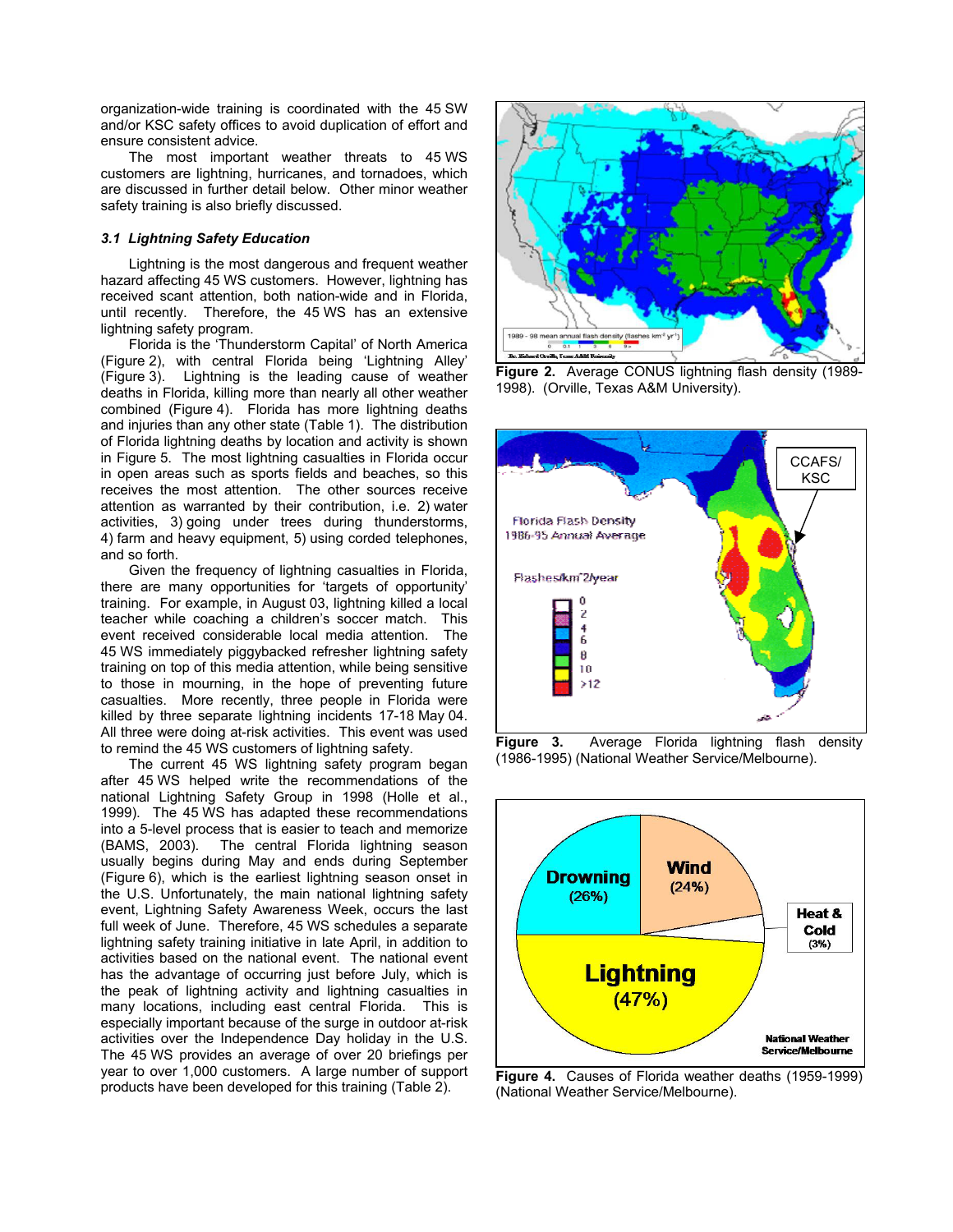| $(1.010, 200)$ , $(2)$ page to barran of an $(2000)$ .<br><b>LIGHTNING DEATHS</b> |              |                   |  |
|-----------------------------------------------------------------------------------|--------------|-------------------|--|
| <b>RANK</b>                                                                       | <b>TOTAL</b> | <b>PER CAPITA</b> |  |
| 1                                                                                 | FL.          | <b>NM</b>         |  |
| 2                                                                                 | <b>TX</b>    | <b>WY</b>         |  |
| 3                                                                                 | <b>NC</b>    | AR.               |  |
| 4                                                                                 | <b>OH</b>    | CO                |  |
| 5                                                                                 | <b>NY</b>    | <b>FL</b>         |  |
| 6                                                                                 | <b>TN</b>    | <b>MS</b>         |  |
| 7                                                                                 | LA           | OK                |  |
| 8                                                                                 | CO           | MT                |  |
| 9                                                                                 | <b>MD</b>    | LA                |  |
| 10                                                                                | PA           | <b>SD</b>         |  |

**TABLE 1.** Top states for lightning deaths (1959-2003) (Holle, 2004). (Update to Curran et al. (2000)).



**Figure 5.** Causes of Florida lightning deaths (1959-1993) (Southeast Climatology Center).



**Figure 6.** Thunderstorm-Days by month for the Shuttle Landing Facility at Kennedy Space Center, FL (Mar 78-Jan 04). (AFCCC, 2004).

The 45 WS is also very active in lightning safety public education, averaging over 30 briefings to nearly 3,000 people per year. This public education is done with the concurrence of the National Weather Service Forecast Office in Melbourne, FL. Schools receive special

emphasis. The 45 WS has also participated in many special events, such as the national Lightning Safety Awareness Week sponsored by the National Weather Service. This annual event is now always held the last full week of June. The 45 WS helped found this event and has been active in all phases since then, such as significantly contributing to the design and content of the website (www.lightningsafety.noaa.gov), the NWS lightning safety magnet design, and many others. The 45 WS also produced a lightning safety video with the city of Titusville under a grant from the State of Florida. The 45 WS has given many media interviews such as with Discovery Channel, Learning Channel, and BBC, etc. The 45 WS published several articles on lightning safety to aid others in teaching lightning safety (Table 3). The 45 WS is currently working with a local high school to produce a computer-animated video on lightning safety for children.

**TABLE 2.** Lightning safety training support materials. Most undergo continuous incremental improvement.

| <b>TYPE</b>         | <b>DETAILS</b>                                                                                                                                                                                                                  |  |
|---------------------|---------------------------------------------------------------------------------------------------------------------------------------------------------------------------------------------------------------------------------|--|
| <b>Briefings</b>    | <b>General Lightning Safety:</b><br>5 min, 15 min, 30 min, 45 min;<br>Florida and U.S. versions;<br>custom lengths on request.<br>Specialty Topics: airfields, boaters,<br>schools, children, and teaching<br>lightning safety. |  |
| Handouts            | Top-10 lightning safety tips<br>Top-10 lightning safety myths<br>Recommended websites list                                                                                                                                      |  |
| <b>Brochure</b>     | Bi-fold, 4 pages, 8.5 x 5.5 inch                                                                                                                                                                                                |  |
| Magnet              | $3 \times 5$ inch                                                                                                                                                                                                               |  |
| Websites            | 45 WS: https://www.patrick.af.mil/<br>45og/45ws/lightningsafety<br>LSAW: www.lightning.noaa.gov                                                                                                                                 |  |
| Newspapers          | Canned articles                                                                                                                                                                                                                 |  |
| E-mails             | Canned articles                                                                                                                                                                                                                 |  |
| <b>Newsletters</b>  | Canned articles                                                                                                                                                                                                                 |  |
| Storyboard          | 30 x 40 inch printed foam-board                                                                                                                                                                                                 |  |
| Image Library       | 350 digital images of lightning, and<br>lightning impacts                                                                                                                                                                       |  |
| Tabletop<br>Display | 8 x 6 Ft, commercially produced:<br>lightning safety, 45 WS mission,<br>hurricane preparedness                                                                                                                                  |  |
| Posters             | National Severe Storms Lab (1999),<br>Lightning Safety Awareness Week:<br>(2004, Torii Hunter, pro baseball)<br>(2003, Siri Mullinix, pro soccer)<br>(2001-2002, Vijay Singh, pro golf;<br>Rocco Mediate, pro golf)             |  |
| Slogans             | When Thunder Roars, Go indoors!<br>Lightning Kills--Play It Safe! (LSAW)<br>If You Can See It, Flee It (NLSI)<br>If You Can Hear It, Clear It (NLSI)<br>Don't Get Fried, Go Inside!<br>Don't Be A Fool, Get Out Of The Pool!    |  |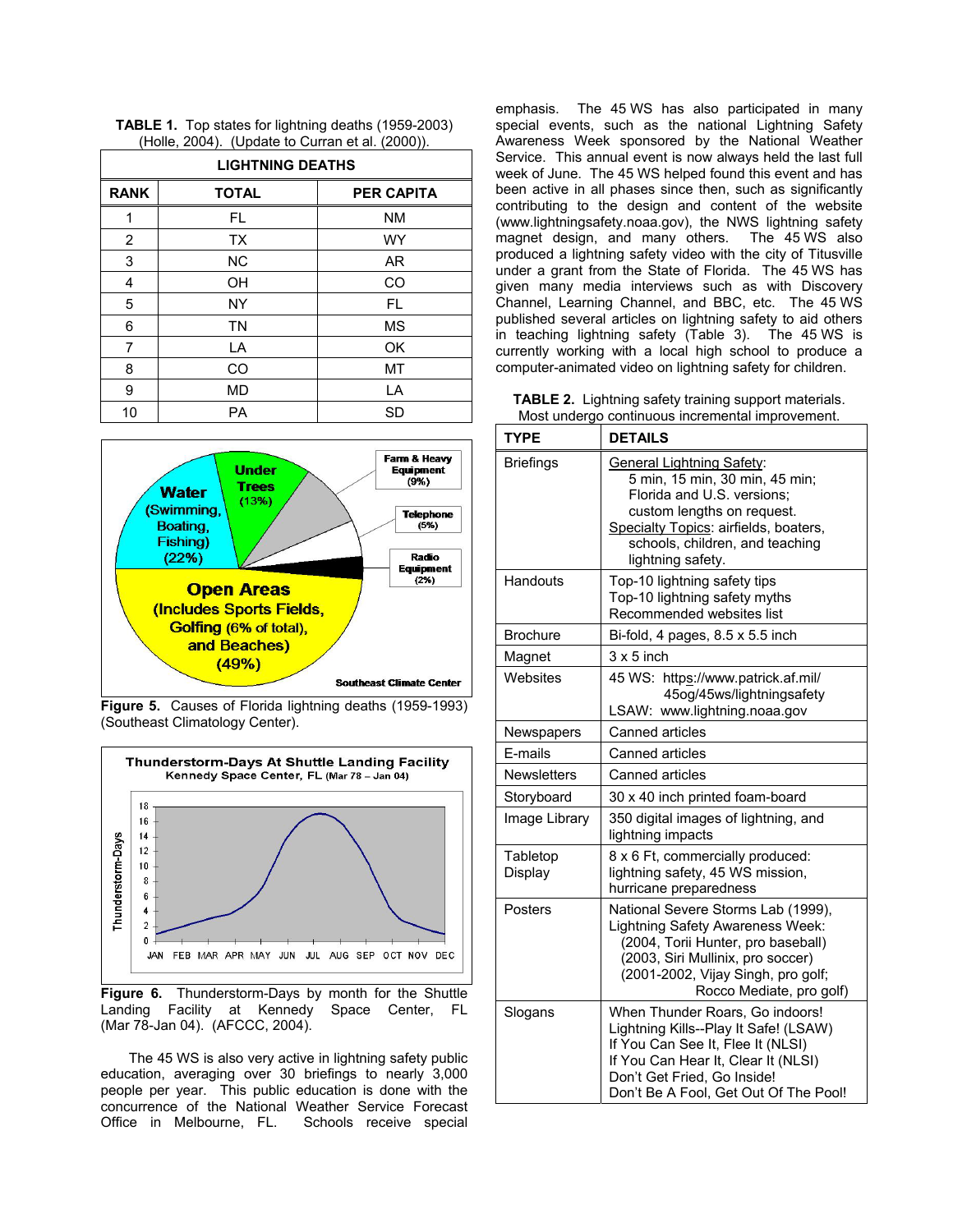| <b>TITLE</b>                                                                                                     | <b>VENUE</b>                                                                              | <b>REFERENCE</b>                 |
|------------------------------------------------------------------------------------------------------------------|-------------------------------------------------------------------------------------------|----------------------------------|
| Lightning Safety For Schools: An Update                                                                          | 14th Symposium on Education in Meteorology                                                | Roeder et al<br>2005 (submitted) |
| Lightning Safety For Homes and<br><b>Businesses</b>                                                              | Disaster Safety Review, Institute for Business &<br>Home Safety                           | Roeder and<br>Willingham, 2004   |
| <b>Teaching Lightning Safety</b>                                                                                 | Observer-The Magazine for Air Force Weather                                               | Roeder, 2004                     |
| Lightning Safety For Schools And Other<br>Public Buildings: An Update                                            | Perspectives -- American Society Safety Engineers                                         | Roeder and<br>Vavrek, 2004       |
| Lightning Safety Public Education - A<br>Mandate For Broadcast Meteorologists                                    | 32nd Conference on Broadcast Meteorology                                                  | Roeder et al<br>2003             |
| Lightning Safety: It could save your life                                                                        | Observer-The Magazine for Air Force Weather                                               | Roeder, 2003a                    |
| Lightning-The Underrated Weather<br>Hazard!                                                                      | Road & Rec - The Air Force Journal of Occupational,<br>Recreational, and Driving Safety   | Roeder, 2003b                    |
| Lightning Safety-Mandate For Public<br>Education                                                                 | 27th Annual Meeting Of The National Weather<br>Association                                | Roeder et al.,<br>2002           |
| <b>Lightning Safety For Schools</b>                                                                              | 10th Symposium on Education in Meteorology                                                | Roeder et al.,<br>2001           |
| Lightning Safety For Personnel At Cape<br>Canaveral Air Station And Kennedy Space<br>Center                      | Joint Army Navy NASA Air Force Safety &<br><b>Environmental Protection Symposium</b>      | Roeder et al<br>2000a            |
| Lightning Safety Of Personnel And<br>Launch Facilities At Cape Canaveral Air<br>Station And Kennedy Space Center | National Interagency Coordination Group Conference<br>on Lightning And Static Electricity | Roeder et al<br>2000b            |
| Lightning Safety For The General Public:<br>Recommendations From The Lightning<br>Safety Group                   | 28th Conference On Broadcast Meteorology                                                  | Roeder and<br>Madura, 1999       |

# **TABLE 3.** Lightning safety articles by 45 WS.

# *3.2 Hurricane Preparedness Education*

Florida is frequently threatened by tropical cyclones. The personnel of 45 SW and KSC need to be aware of the threat and prepared to evacuate when necessary. This is especially important since the 45 SW and KSC facilities are on barrier islands with limited bridge access to the mainland. The 45 WS works with 45 SW Safety and Disaster Readiness and KSC Emergency Preparedness offices to provide hurricane preparedness training.

The official hurricane season for the Atlantic Basin is 1 June-30 November. The main annual training for hurricane preparedness is provided in conjunction with the National Hurricane Awareness Week, always the third week of May (www.nhc.noaa.gov/HAW2). This training consists of articles in the facilities' newspapers and newsletters, global e-mail, and recurring briefings over the facilities' closed circuit TV networks. The 45 WS also supports an annual 'hurricane day' that gives refresher training to KSC emergency preparedness workers. Since the hurricane season is 6-months long, refresher training is done in early August, just as Atlantic tropical cyclone activity usually begins to increase rapidly, rising to its peak in early September (Figure 7). A small amount of refresher training is done again at the start of October, to maintain awareness of the threat since two more months of hurricane season remain.

The hurricane preparedness training focuses on the main hurricane hazards and the need for advanced preparation. The main causes of hurricane deaths are



**Figure 7.** Tropical cyclone activity in the Atlantic Basin by time of year (National Hurricane Center).

shown in Figure 8. The preparations are classified by the chronological order of required actions: pre-season, approaching storm, evacuation, and recovery. Maximizing advanced preparation is vital since many personnel have duties to ready 45 SW and KSC facilities when hurricanes threaten, in addition to home and family needs. Advanced preparation also helps to avoid wasting time at crowded hardware and grocery stores, and to get ahead of the surge of traffic evacuating the coasts. The 45 WS has developed several resources to aid this training (Table 4).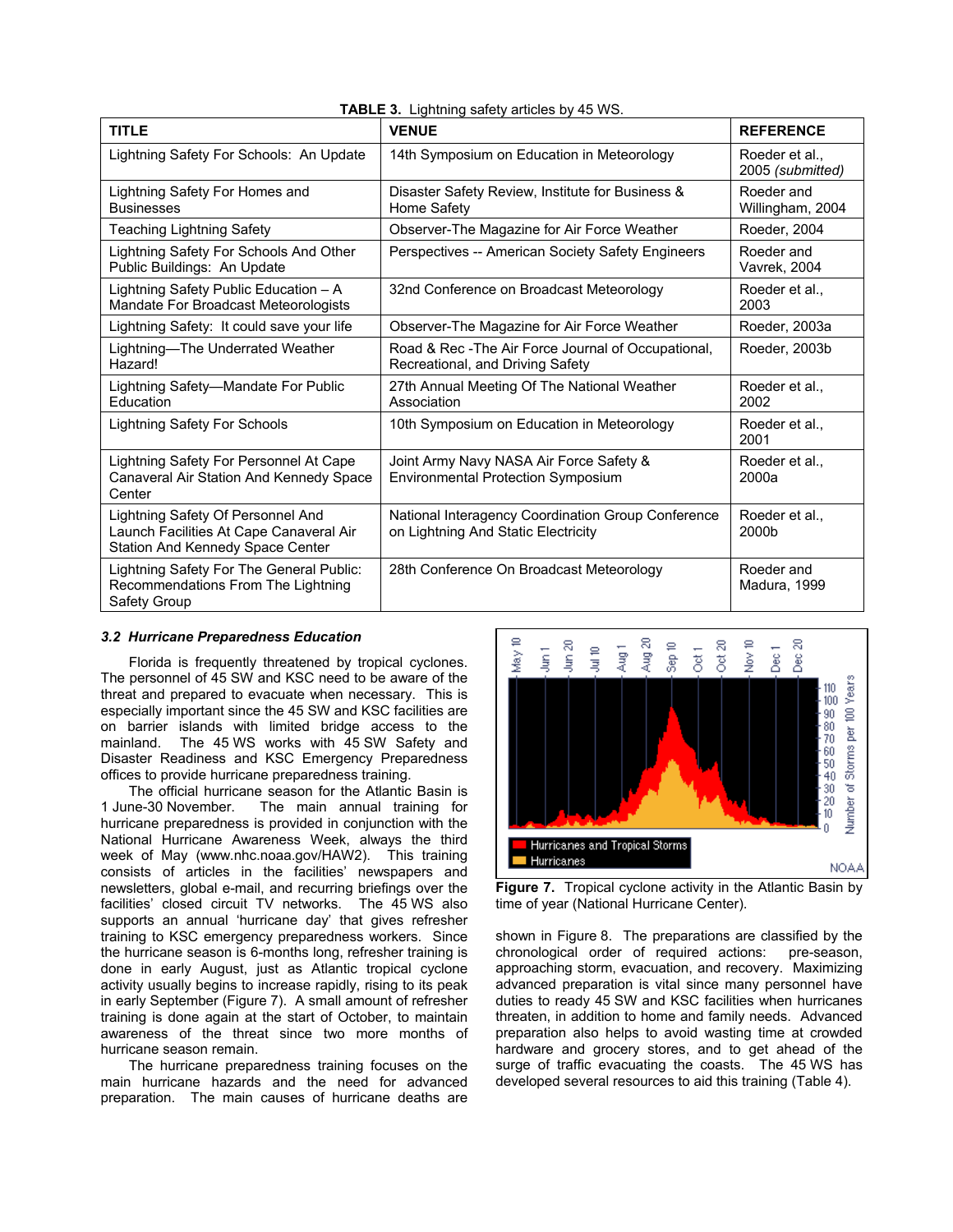

**Figure 8.** Causes of Hurricane Deaths (1970-1999), *3.4 Other Weather Safety Education*

| <b>TABLE 4.</b> Hurricane preparedness support materials. |
|-----------------------------------------------------------|
| Most undergo continuous incremental improvement.          |

| <b>TYPE</b>         | <b>DETAILS</b>                                                                                 |
|---------------------|------------------------------------------------------------------------------------------------|
| <b>Briefings</b>    | Hurricane Preparedness,<br>Hurricane Overview                                                  |
| Handout             | 45th Space Wing Hurricane Survival<br>Guide (58 pp.)                                           |
| Websites            | 45 WS: https://www.patrick.af.mil/45og/<br>45ws                                                |
|                     | 45 SW: https://www.patrick.af.mil/<br>hurricane_prep/hurricaneprep.htm                         |
| Newspapers          | Canned articles                                                                                |
| E-mails             | Canned articles                                                                                |
| <b>Newsletters</b>  | Canned articles                                                                                |
| Storyboard          | 30 x 40 inch printed foam-board                                                                |
| Image<br>Library    | 200 digital images of hurricanes and<br>hurricane impacts                                      |
| Tabletop<br>Display | 8 x 6 Ft, commercially produced:<br>lightning safety, 45 WS mission,<br>hurricane preparedness |

# *3.3 Tornado Safety Education*

The 45 WS area has two main seasons for strong tornadoes. The first season is late winter-early spring, usually February-April, and is associated with the passage of strong cold fronts. Recurring training for this strong tornado season is tied to the annual 'Florida Severe Weather Awareness Week', which is always the third third week of February. Tornado safety training is based heavily on the Department of Commerce (1995) tornado preparedness guide. A second round of recurring training is provided late in March, just before the climatological peak of this severe weather season. This second training advocates the use of NOAA Weather Radio (www.nws.noaa.gov/nwr), especially since many of these tornadoes occur at night, when sleepers may not hear outdoor warning sirens or hear warning announcements via the media. Also, some people may not have outdoor sirens in their communities.

The second season for strong tornadoes in east central Florida is associated with the rain bands and eye wall of land falling tropical cyclones. The training for these threats was previously discussed under hurricane preparedness training.

There is a third tornado season, but these are usually weak tornadoes that can occur with nearly any summer thunderstorm in Florida. These tornadoes are very small, shallow, and short-lived. This makes them difficult to detect and exceedingly tough to warn against. Fortunately, these tornadoes are usually F0-F1 in damage potential, so they are a comparatively lesser threat. The weather safety education program for these tornadoes is covered during the two strong tornado seasons.

(National Hurricane Center) The State of the State of Florida Hazardous Awareness Week includes all the main weather hazards for this state: lightning, tornadoes and thunderstorms, hurricanes and flooding, marine hazards (waterspouts, large surf, high winds, and rip currents), wildfires and heat stress. Safety training for heat stress, rip currents, and wildfires is provided by 45 SW offices other than 45 WS.

### *3.5 Useful Websites*

Websites useful in designing your own weather safety training programs are listed in Table 5, which is on the following page.

### **4. SUMMARY**

The 45 WS provides comprehensive weather support to America's space program at Cape Canaveral Air Force Station and NASA Kennedy Space Center in Florida. Part of this support includes weather safety education for all launch customers and support staff. The 45 WS annual weather safety program is driven by climatology, but includes the flexibility to react to local real-world weather events. The program puts special focus on lightning, hurricanes, and tornadoes.

# **REFERENCES**

References begin on the following page.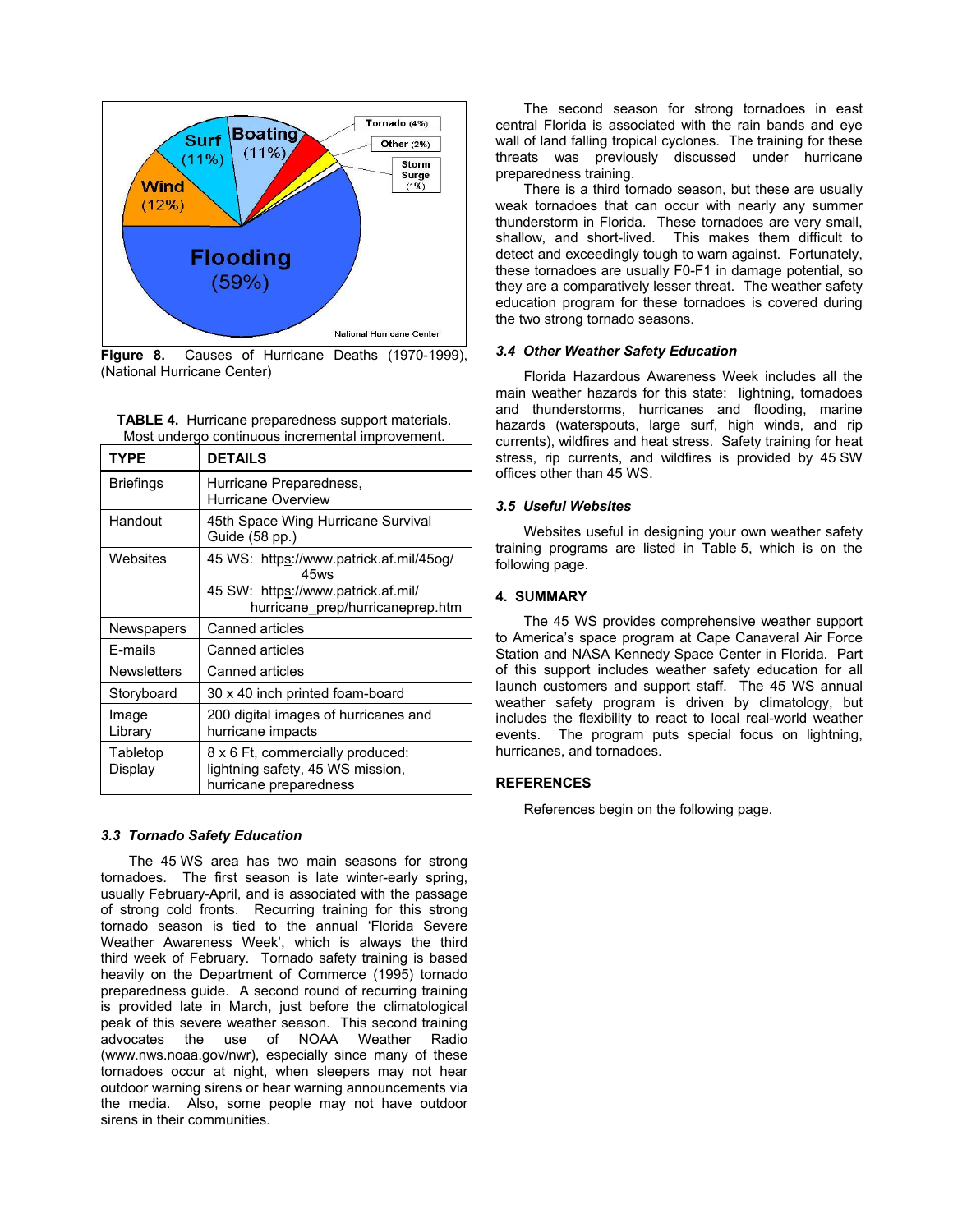|  | <b>TABLE 5.</b> Useful weather safety websites. |  |
|--|-------------------------------------------------|--|
|--|-------------------------------------------------|--|

| <b>ORGANIZATION</b>                                                                              | <b>URL</b>                                                                       |
|--------------------------------------------------------------------------------------------------|----------------------------------------------------------------------------------|
| LIGHTNING                                                                                        |                                                                                  |
| <b>National Weather Service</b><br>(Lightning Safety<br>Awareness Week)                          | www.lightningsafety.noaa.<br>gov                                                 |
| 45th Weather Squadron<br>(Lightning Safety)                                                      | https://www.patrick.af.mil/<br>45og/45ws/lightningsafety<br>(see 's' in 'https') |
| National Lightning Safety<br>Institute                                                           | www.lightningsafety.com                                                          |
| University of<br>Illinois/Chicago<br>(Lightning Injury)                                          | http://tigger.uic.edu/labs/<br>lightninginjury/                                  |
| <b>Lightning Strike Electric</b><br><b>Shock International</b><br>(Support Group)                | www.lightning-strike.org                                                         |
| <b>HURRICANE</b>                                                                                 |                                                                                  |
| National Hurricane Center                                                                        | www.nhc.noaa.gov                                                                 |
| <b>National Hurricane</b><br>Awareness Week                                                      | www.nhc.noaa.gov/HAW2                                                            |
| <b>TORNADO</b>                                                                                   |                                                                                  |
| Florida Disaster<br>Preparedness (Florida<br><b>Hazardous Weather</b><br>Awareness Week)         | www.floridadisaster.org/hwa                                                      |
| <b>FLOOD</b>                                                                                     |                                                                                  |
| <b>National Weather Service</b><br>Southern Region<br>Headquarters (Turn<br>Around, Don't Drown) | www.srh.noaa.gov/srh/tadd/                                                       |
| <b>MULTIPLE HAZARDS</b>                                                                          |                                                                                  |
| <b>National Weather Service</b>                                                                  | www.nws.noaa.gov/safety.<br>html                                                 |
| <b>National Severe Storms</b><br>Laboratory<br>(download coloring books)                         | www.nssl.noaa.gov<br>(www.nssl.noaa.gov/edu/bm/<br>bm main.html)                 |
| <b>NOAA Weather Radio</b>                                                                        | www.nws.noaa.gov/nwr                                                             |
| <b>Federal Emergency</b><br><b>Management Agency</b>                                             | www.fema.gov/<br>tab education.shtm                                              |
| <b>American Red Cross</b>                                                                        | www.redcross.org/services/<br>hss/                                               |

### **REFERENCES**

- AFCCC, 2004: Air Force Combat Climatology Center, Operational Climatic Data Summary for Kennedy Space Center Landing Facility, Jan 04, 8 pp.
- Safety—2002, *Bulletin of the American Meteorological Society*, Vol. 84, No. 2, Feb 03, 261-266, (contributing authors: Roeder, W. P., M. A. Cooper, R. Holle, J. Jensenius, J. Jordan, R. Kithil, E. P. Krider, R. E. Lopez, W. A. Lyons, J. Vavrek, K. Walsh, C. Zimmermann)
- Bauman, W. H., W. P. Roeder, R. A. Lafosse, D. W. Sharp, and F. J. Merceret, 2004, The Applied Meteorology Unit – Operational Contributions to Spaceport Canaveral, 11th Conference on Aviation, Range, and Aerospace Meteorology, 4-8 Oct 04, TBD pp.
- Boyd, B. F., J. W. Weems, and W. P. Roeder, 2004: Weather Support For The Cassini Mission To Saturn, 11th Conference on Aviation, Range, and Aerospace Meteorology, 4-8 Oct 04, 7 pp.
- D. E. Harms, P. N. Rosati, C. R. Parks, and K. B. Overbeck, 2000: Weather Support To Range Safety For Forecasting Atmospheric Sonic Propagation, *9th Conference on Aviation, Range, and Aerospace Meteorology*, 11-15 Sep 00, 432-437
- \_\_\_\_, D. E. Harms, M. E. Fitzpatrick, R. P. Stout, P. N. Rosati, D. D. Berlinrut, C. R. Parks, and K. B. Overbeck 1999: Weather Support To Range Safety*, Joint Army Navy NASA Air Force Safety & Environmental Protection Subcommittee*, CPIA Pub. 687, Vol. I, 26-30 Apr 99, 59-69
- W. Roeder, J. Lorens, D. Hazen, and J. Weems, 1995: Weather Support to Pre-launch Operations at the Eastern Range and Kennedy Space Center, *6th Conference on Aviation Weather Systems*, 15-20 Jan 95, 135-140
- \_\_\_\_, J. T. Madura, and M. E. Adams, 1993: Meteorological Support to the United States Air Force and NASA at the Eastern Range and Kennedy Space Center, Paper 93-0753, *AIAA 31st Aerospace Sciences Meeting & Exhibit*, 11-14 Jan, 11 pp.
- Brody, F. C., 1997: Operations of the National Weather Service Spaceflight Meteorology Group, *AIAA 35th Aerospace Sciences Meeting and Exhibit,* Paper 97-0181, 6-10 Jan 97, 8 pp.
- Curran, E.B., R.L. Holle, and R.E. López, 2000: Lightning Casualties And Damages In The United States From 1959 To 1994, J*ournal of Climate*, Vol. 13, 3448-3453
- Department Of Commerce, 1995: Tornadoes…Nature's Most Violent Storms, A Preparedness Guide, Including Safety Information For Schools, National Oceanic Atmospheric Administration PA 92052, revised Feb 95, 12 pp.
- Ernst, J. A. And F. J. Merceret, 1995: The Applied Meteorology Unit: A Tri-agency applications Development facility Supporting the Space Shuttle, Preprints Sixth Conference on Aviation Weather Systems, Dallas, TX, Amer. Meteor. Soc., 15-20 Jan 95, 266-269.
- Harms, D. E., B. F. Boyd, F. C. Flinn, J. T. Madura, T. L. Wilfong, and P. R. Conant, 2003: Weather Systems Upgrades to Support Space Launch at the Eastern Range and the Kennedy Space Center, *12th Symposium on Meteorological Observations and Instrumentation*, 9-13 Feb 03, 9 pp.
- B. F. Boyd, R. M. Lucci, and M. W. Maier, 1998: Weather Systems Supporting Launch Operations at the Eastern Range. *AIAA 36th Aerospace Sciences Meeting*  BAMS, 2003: Updated Recommendations For Lightning *and Exhibit*, Paper 98-0744, 12-15 Jan 98, 11 pp.
	- Hazen D., W. P. Roeder, B. F. Boyd, J. Lorens, and T. Wilde, 1995: Weather Impact On Launch Operations At The Eastern Range And Kennedy Space Center*, 6th Conference On Aviation Weather Systems*, 15-20 Jan 95, 270-275